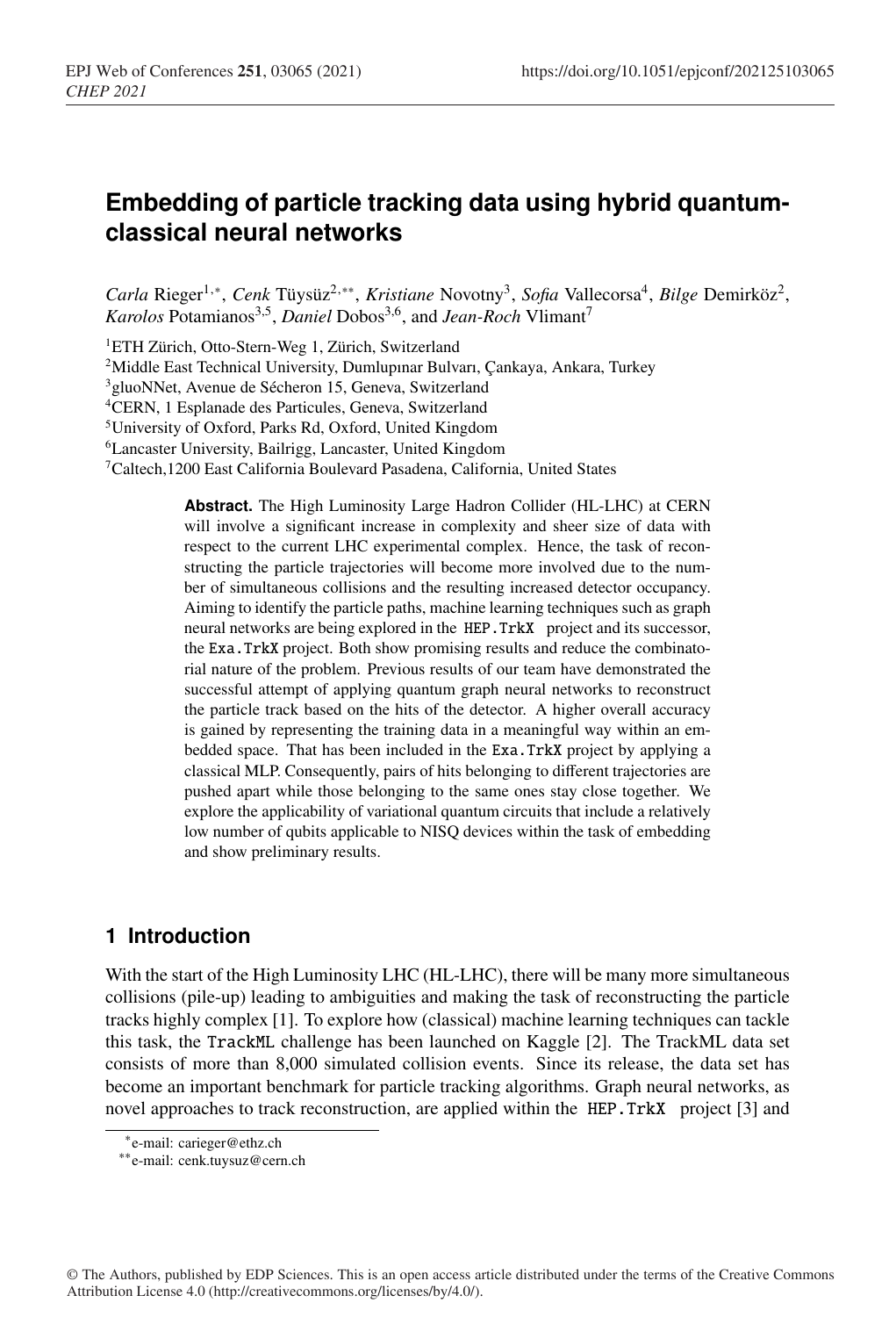its update, the Exa.TrkX project [4]. In both of these projects, the graph neural network has the general structure of iteratively applying a node and an edge network. The edge and node information can either take doublets or triplets of nodes into account. An important part in the data processing pipeline of the Exa.TrkX project forms the embedding of the detector measurement data. A feed-forward neural network with hidden layers – referred to as Multi-Layer Perceptron or MLP – acts as a non-linear projection onto a higher-dimensional embedding space. Hits belonging to the same trajectory are embedded close together, while those belonging to different trajectories are embedded far apart. This step improves the performance within the classification task. This work explores hybrid quantum-classical networks for embedding the simulated detector measurements of the TrackML dataset. It builds up on the promising approach of using quantum graph neural networks [5], [6], as well as the projects using classical neural networks which are mentioned above [3], [4], [7]. Several quantum circuit configurations have been explored that extend or replace parts of the classical MLP used within the Exa.TrkX project. The quantum-classical version utilizes the exponential size of the Hilbert space and explores the effects of entanglement on the embedding and inference tasks across different sized classical networks that aim to optimize the representation within several quantum circuits. The quantum circuits used are chosen to have possible applications on noisy intermediate-scale quantum (NISQ) devices [8]. Hence, the circuits build up on a low number of qubits and quantum gates.

### **2 Quantum Gates and Quantum Circuits**

This section provides a short overview on how quantum computing can be included within classical neural networks. Each qubit in a gate-based quantum circuit is initialized in the  $|0\rangle$ state, pointing upwards in the Bloch sphere representation. Quantum gates can be applied on a single or multiple qubits that can get entangled. In the following, we will use for example  $R_X$  gates to encode classical parameters, i.e., angles  $\theta$ . Those values are for example given by the classical MLP output  $\hat{x}_i$ , as shown in Fig. 2. They act on a general quantum state  $|\Psi\rangle = \alpha|0\rangle + \beta|1\rangle$  as follows [9]:

$$
R_x(\theta)|\Psi\rangle = \exp(-i\frac{\theta}{2}\sigma_x)|\Psi\rangle = \begin{pmatrix} \cos(\theta/2) & -i\sin(\theta/2) \\ -i\sin(\theta/2) & \cos(\theta/2) \end{pmatrix} \cdot \begin{pmatrix} \alpha \\ \beta \end{pmatrix}.
$$
 (1)

Here,  $\sigma_x$  represents the respective Pauli matrix and *X* the rotational axis. The gates applied on the different qubits in a quantum circuit are designed in a reversible way, meaning the output of the gate fully determines its input. There is no loss of information in a noiseless quantum circuit. Gates with variable parameters can either encode incoming classical information (IQC), here in form of angle-encoding, or exhibit trainable parameters (PQC). In this case, gates exhibiting a variable parameter are initialized at random and optimized during the training procedure, similarly to classical weights in a neural network. In addition, a quantum circuit can include hidden dimensions consisting of additional qubits that do not encode input information. They can be entangled with any other qubit. Gates with trainable parameters may be applied on the hidden dimensions to expand the number of free parameters in the circuit. To convert back to a classical output, we compute the expectation value with respect to the  $\sigma_z$ -operator. Practically, this value is estimated numerically by evaluating the circuit for  $n_{shots} = 1000$ , as it is standard in Pennylane [10] and thus inferring the probabilities trough the wave-function collapse.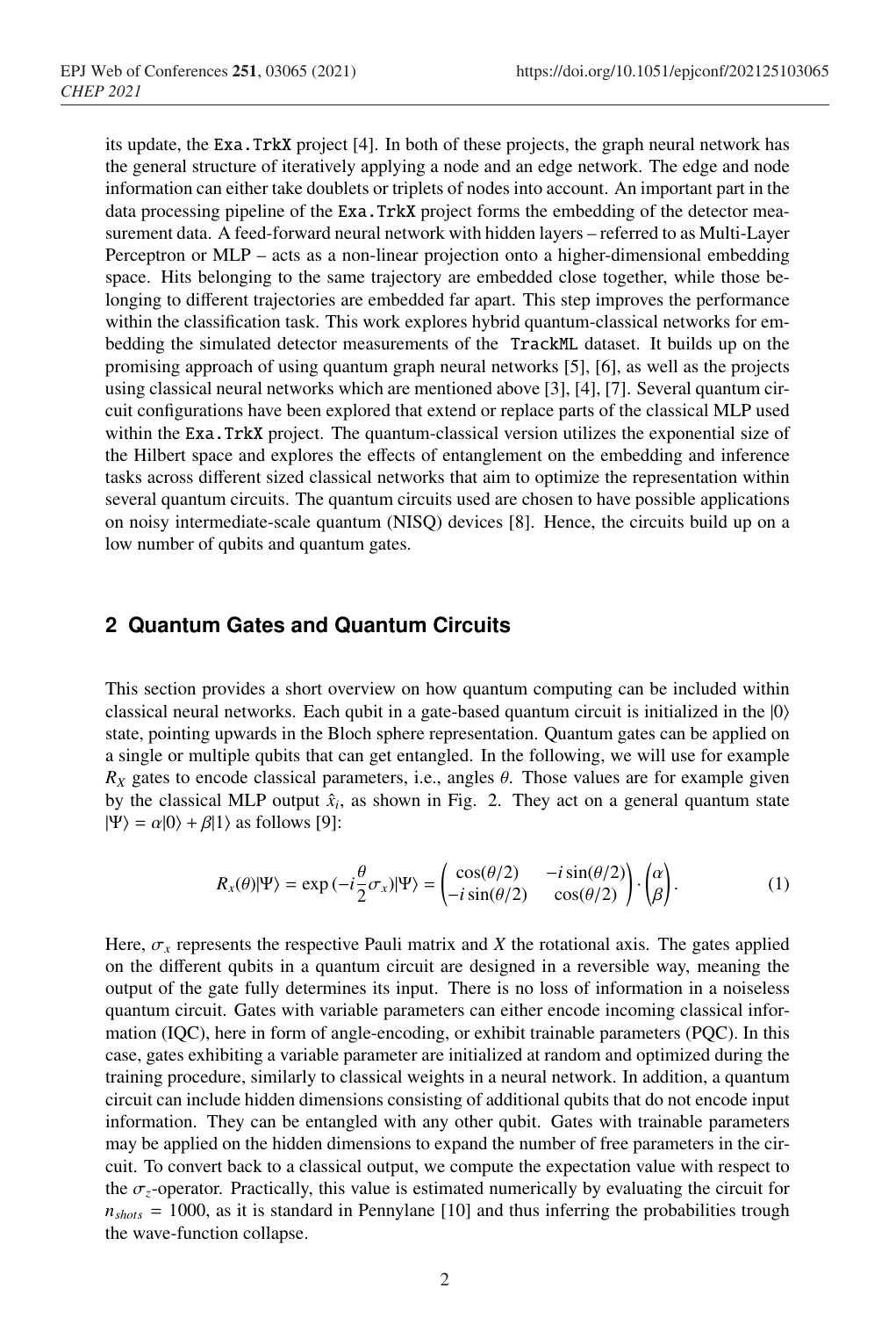### **3 The data set**

The network has been trained on the TrackML data set which is publicly available [11]. The task is to classify the 3-dimensional hits in order to identify the trajectories of the single particles involved in the collision. The figure below (Fig. 1) displays how the hits, displayed as dots, are connected by edges and form trajectories. True trajectories are displayed in blue and false ones in red. Due to training time restrictions only a part of the TrackML data set has been processed to doublets in the same way as in the Exa.TrkX project, setting a cut at  $pT = 1.$  10,000 doublets have been generated and are used for training the hybrid quantumclassical network (8,000 for training, 2,000 for validation). This is a relatively small number of samples to have a reasonable training time when working with quantum circuits. In further tests, more samples should be used for training. For the train-validation data split, the data has been shuffled and thus randomly assigned to one of the data sets to guarantee an expressive validation procedure. By observing the behaviour of the training and validation losses, overfitting can be seen and prevented. The validation loss is more informative than the actual training loss because the performance is evaluated on a separate, independent part of the data that is not involved in the optimization procedure. Hence, only the validation loss is presented.



Figure 1: Illustration of the particle track reconstruction task. The black dots represent the simulated detector hits which are connected to trajectories. True edges are displayed in blue, false ones in red [5].

### **4 Hybrid Architecture**

The architecture follows two different approaches that extend the classical MLP used for embedding by the Exa.TrkX project [4]. Both approaches follow the general structure as presented in Fig. 2 with different quantum circuits (QC) and various numbers of classical hidden layers ( $n_{la \mu}$ ). In the first approach, the classical MLP is combined with different quantum circuits, which act as a function, i.e., the output from the previous classical part is encoded using rotational gates, as described above. Hence, the output layer of the classical MLP projects onto the number of parameters  $n_{params}$  of the quantum circuits. Depending on the respective circuit, a certain degree of entanglement is present across the qubits. Quantum circuits that exhibit different metric values with respect to entanglement, expressibility and varying numbers of parameters [12] have been used to explore how those differences influence the training behavior of the whole network. The second approach using the quantum feature map follows again the same general structure as described in figure 2. The output of the classical MLP is encoded using rotational gates. Furthermore, this version includes trainable parameters within the quantum circuit. As before, the last classical network layer projects the output of the quantum circuit (*nmeas*.) onto the preferred embedding dimension that is smaller or equal to  $n_{meas.}$ .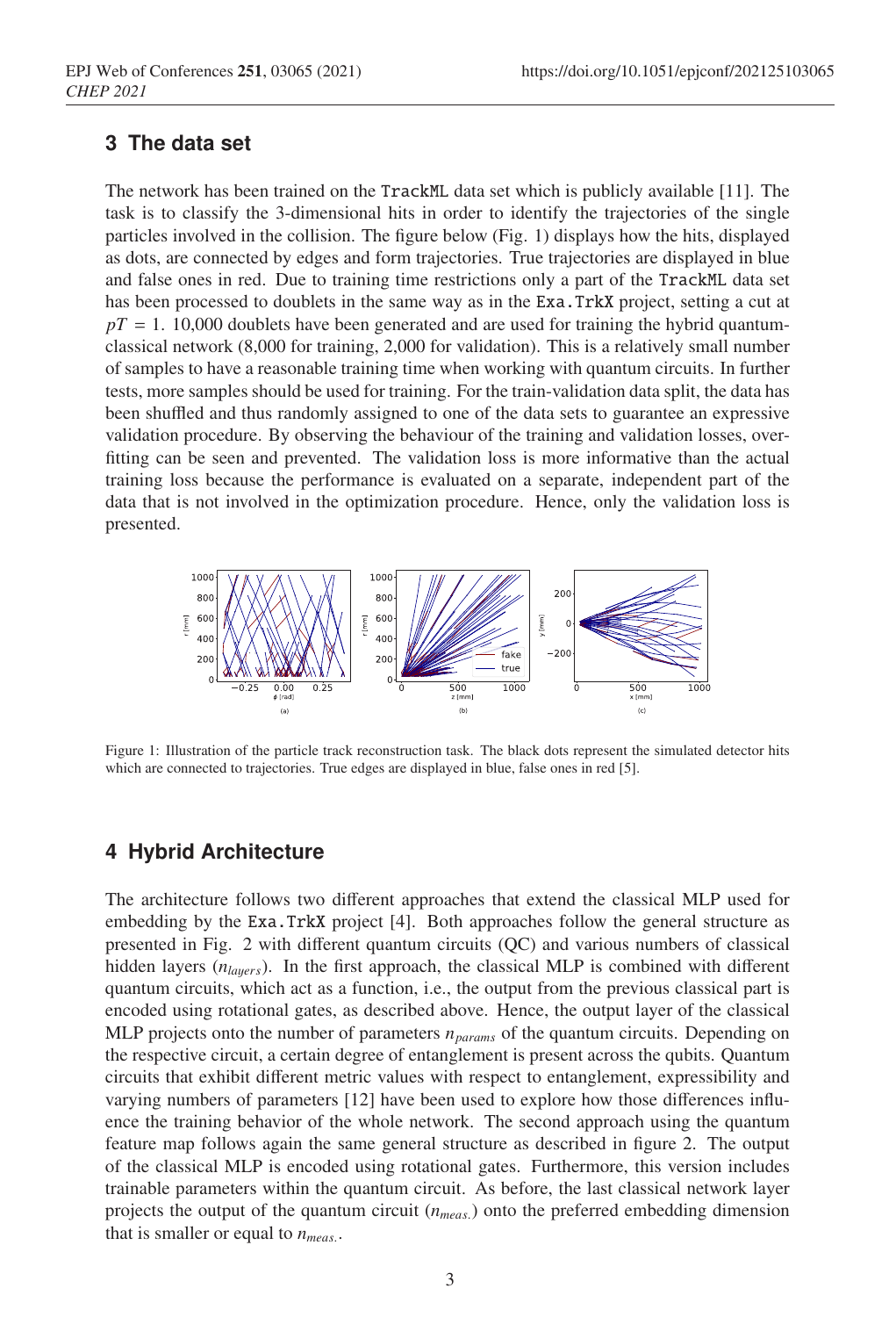

Figure 2: Illustration of the general structure of the hybrid quantum-classical MLP. The displayed quantum circuit (QC) acts as a placeholder for the quantum circuit architectures presented below. The QC encodes the incoming classical input  $\hat{x}_i$  and can include trainable parameters  $\theta$ .

#### **4.1 The classical MLP**

The classical MLP used in the Exa.TrkX project [4] has hidden layers of the dimension of  $n_{\text{lauers}} \times 512$ , where 512 is the number of neurons per layer and  $n_{\text{lauers}} = 10$ . There are additional input and output layers. The Exa.TrkX project uses an embedding/output dimension of 8. The classical embedding version performs well and forms a successful pre-processing step, which improves the performance of the classification GNN. The aim is to explore how incorporating quantum circuits changes the training behaviour and how the reduction of classical MLP layers within this hybrid model performs in simulations.

#### **4.2 Quantum Circuit approach**

The general architecture can be seen in Fig. 2. For this first approach  $n_{lawers}$  is set to 10 and the quantum circuits from Fig. 3 act as an encoding function. The 3-dimensional input data from the TrackML data set is embedded into a 4-dimensional space. Due to the long training time for the simulation of the quantum circuit, only 4 and 8 qubit quantum circuits have been used. This limits the embedding space dimension for this 4-qubit circuit (dim( $\tilde{\zeta}$ ) = 4) to  $\dim(\vec{z}) = 4$ . For better comparison, the same embedding dimension was kept also for the 8 qubit circuits, where dim( $\vec{z}$ ) = 8. The last classical layer is kept in all tests for the same reason. The circuits should be later extended to use more than 8 qubits and thus make an embedding into a higher dimensional space possible.



Figure 3: The 4-qubit quantum circuits [12] that have been used within the general architecture (Fig.2). Each of the (conditional-) rotational gates can encode incoming classical information as angles on the respective qubit (as in equation 1). Moreover, the displayed 2-qubit gates, i.e., the conditional rotational and the CNOT gates, can entangle the two qubits they are applied on.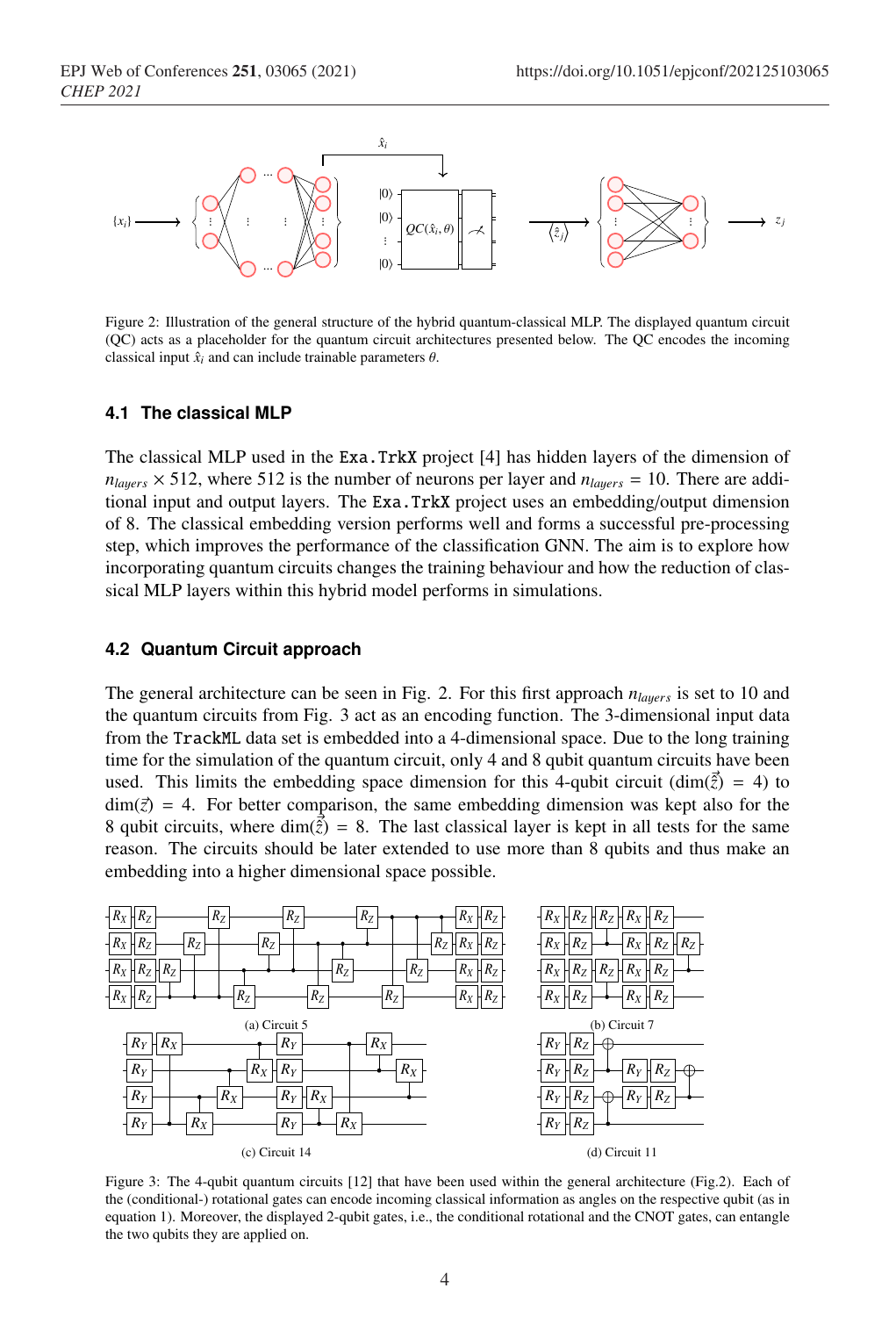The different quantum circuits displayed in Fig. 3 have been used as QC in the hybrid MLP architecture displayed in Fig. 2. Those four circuits have been chosen due to their differences with respect to entanglement and expressibility as depicted in [12]. Entanglement is measured using the Meyer-Wallach entanglement measure [13], [12]:

$$
Q(|\psi\rangle) = \frac{4}{n} \sum_{j=1}^{n} D(\iota_j(0)|\psi\rangle, \iota_j(1)|\psi\rangle)
$$
 (2)

with  $D(u\lambda, |v\rangle) = \frac{1}{2} \sum_{i,j} |u_i v_j - u_j v_i|^2$  and  $\iota_j(b)|b_1, ..., b_j, ..., b_n\rangle = \delta_{b,b_j}|b_1, ..., b_{j-1}, b_{j+1}, ..., b_n\rangle$ . Thus, the entanglement value for a given quantum circuit is defined as:

$$
\mathbf{Ent} = \frac{1}{|S|} \sum_{\theta_j \in S} Q(\psi_{\theta_j}), \tag{3}
$$

where  $S = {\theta_i}$  is given as the ensemble of sampled circuit parameter vectors. The expressibility of the circuits is measured as the Kullback-Leibler-divergence  $(D_{KL})$  between the estimated probability distribution of the fidelities *F* of the respective quantum circuit and the one of Haar random state [12]:

$$
\mathbf{Expr} = D_{KL}(\hat{P}_{PQC}(F,\theta) || P_{Haar}(F)). \tag{4}
$$

Another relevant metric that should be tested in future studies is for example the Fisher information spectrum [14]. The (conditional) rotational gates in Fig. 3 encode the output of the classical MLP as angles, i.e. the output of the MLP is optimized in a way to learn the encoding on the qubits within the given quantum circuit structure. Thus, the quantum circuit acts as a function:  $QC_{id}$  :  $\mathbb{R}^{n_{param}} \longrightarrow \mathbb{R}^{n_{meas}}$  for  $id \in \{5, 7, 11, 14\}$  and projects the input to the number of measurements in the circuit. There is a further classical down-projection layer applied that makes it possible to embed into a lower-dimensional embedding space (i.e., for the 8-qubit circuit). The layer is kept for all versions to make them comparable.

#### **4.3 Quantum Feature Map approach**

The second approach includes a quantum circuit with trainable parameters. The initial architecture of the quantum circuit was adapted from [15]. The overall structure of the hybrid network follows again Fig. 2. In this version, the output of the classical MLP is encoded repeatedly using rotational gates. In between, entangling gates are applied that include optimizable parameters. Various numbers of hidden dimensions can be included. To keep the size of the circuit as small as possible, only one hidden dimension was used for testing purposes. The hidden dimension, here, is a single qubit that is not used for encoding or decoding but is entangled with other non-hidden dimensions and includes trainable parameters in the form of variable angles of rotational gates. Furthermore, this approach can be extended to more qubits and hence encode more input parameters as well as include more trainable parameters, i.e., within the hidden dimensions. The quantum feature map (QFM) circuit is displayed in Fig. 4 and exhibits 74 parameters. The  $R_X$  gates encode the input of the 4-dimensional previous layers and the remaining parameters are variable and hence randomly initialized and optimized during training. Just like before, each qubit is initialized in the  $|0\rangle$  state. The first 4 qubits are the ones measured at the end of the quantum circuit, the 5th one forms the hidden dimension of the circuit. In Fig. 4, it is visible how the input (IQC) is repeatedly applied in every iteration. This encoding is done via rotational gates:

$$
|\Psi_i\rangle = R_X(\hat{x}_i)|0\rangle, \text{ for } 1 \le i \le 4.
$$
 (5)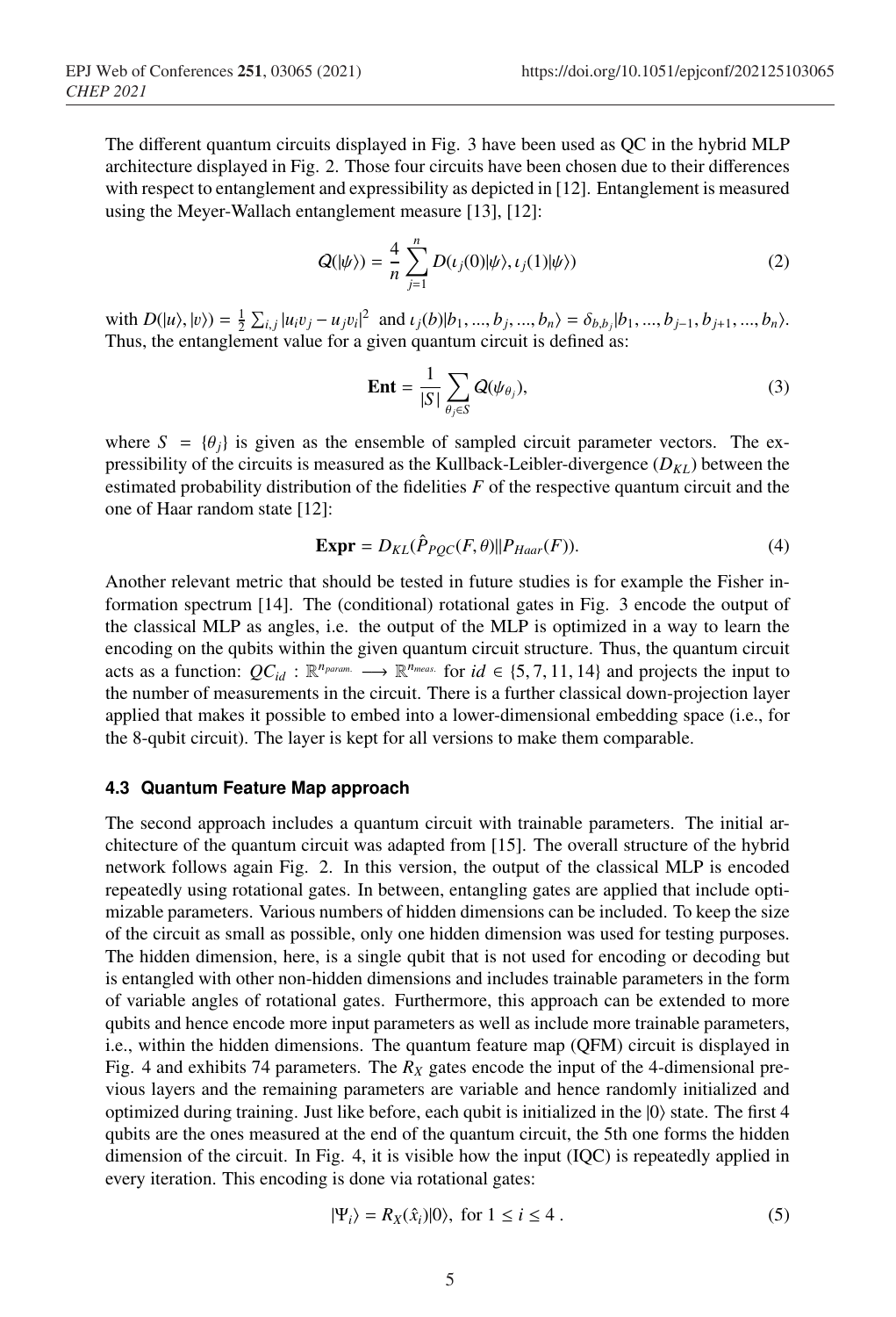

Figure 4: Quantum circuit of the quantum feature map approach used within the general architecture in Fig. 2. Adapted from [15]. The variational 2-qubit gate is defined as  $ZZ(\theta) = \exp(-i\theta \sigma_z^{\otimes 2}/2)$ , additionally we apply the Hadamard gate on the hidden layer, which has the following effect on the initial qubit state  $H|0\rangle = \frac{|0\rangle + |1\rangle}{\sqrt{2}}$  in the computational basis. The measurement is only taken of the first 4 qubits, but the hidden layer can have nevertheless an influence on the outcome since it is entangled via the *ZZ*-gates. The amount of entanglement depends on the value of  $\theta$ .

### **5 Results and implementation details**

The different architectures of the hybrid quantum-classical neural network described above have been tested and the results are shown in detail below. The simulations of the hybrid quantum-classical network structure have been done in Python using PyTorch [16] and quantum computing libraries such as Pennylane [10] and Qiskit [17]. It is a supervised training procedure. The data set consists of doublets, which are two 3-dimensional points (hits) in a Euclidean space that form nodes connected via an edge. Each of these doublets have a label that defines whether they are true edges, i.e., the corresponding hits belong to the same trajectory or not. The aim of the embedding is to represent the hits in a feature space where the true doublets are close together and the false ones are further apart. This is achieved by using the hinge embedding loss during training, similarily to the Exa.TrkX project. The hinge embedding loss, available in PyTorch [16], is defined for each sample  $s_n = (x_i, x_j, y_i)$  as follows, where  $\Phi(x_k, \theta)$  represents the embedded hit  $x_k$  given by the model including trainable parameters  $θ$ :

$$
loss(s_n) = \begin{cases} \max\{0, \|\Phi(x_i, \theta) - \Phi(x_j, \theta)\|_2\}, & \text{if } (x_i, x_j) \text{ belong to the same trajectory} \\ 0, & \text{if } (x_i, x_j) \text{ belong to different trajectories.} \end{cases}
$$
(6)

The n-th sample  $s_n$  is described by the two hits in the original space, denoted as  $(x_i, x_j)$ . To each of these doublets belongs a label  $y_{(i,j)} \in \{\pm 1\}$  that indicates if the two points belong to the same trajectory  $y_{(i,j)} = 1$  or not,  $y_{(i,j)} = -1$ . The hinge embedding loss function favors the case in which two hits of to the same trajectory are embedded close together. Other loss functions that act similarly (i.e., cosine embedding loss) have also been tested.

#### **5.1 Training the quantum circuit construction**

The quantum circuit architecture (displayed in Fig. 2 and 3) was trained using ADAMAX optimizer [18], a learning rate of 0.001, batch size of  $N = 100$ . The classical MLP has  $n_{lavers} = 10$ where each of the layers consist of 512 neurons. In table 1, a comparison between the quantum circuits that have been trained is displayed. The training time increases with increasing number of gates in the 4-qubit circuits. The 2-qubit gates are more computationally expensive. The difference in number of gates and number of parameters occurs because some of the gates (e.g. the CNOT gate) do not have a variable parameter. The listed quantum circuits have been chosen due to their different values regarding the entanglement and expressiblity metrics. The presented values in Table 1 have been reproduced and the metrics are described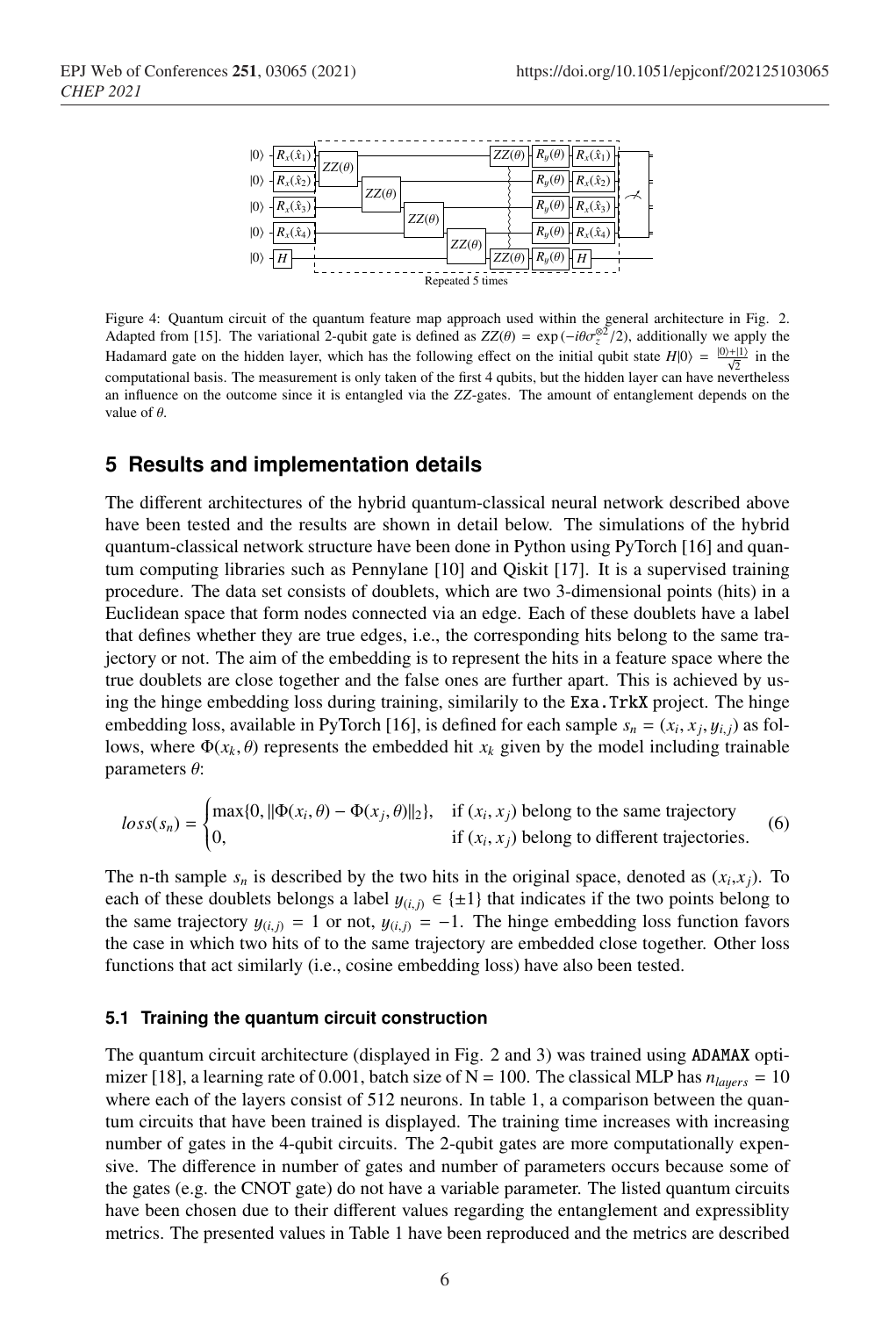

Figure 5: Validation loss of the hybrid network with the respective quantum circuit within the general architecture.

Table 1: Comparison between the different 4-qubit circuit parameters. Circuits from [12]. The error on the metric values is of the order  $O(10^{-4})$ .

| Circuit | Parameters   | Entanglement             | Expressibility          | Training time       |
|---------|--------------|--------------------------|-------------------------|---------------------|
|         | $n_{params}$ | (higher value preferred) | (lower value preferred) | (average per batch) |
|         | 28           | 0.290                    | 0.051                   | $37 \pm 8s$         |
|         | 19           | 0.212                    | 0.104                   | $20 \pm 4s$         |
|         | 12           | 0.538                    | 0.139                   | $14 \pm 4s$         |
| 14      | 16           | 0.545                    | 0.011                   | $16 + 4s$           |

in more detail in [12]. Due to the favourable metric values of circuit 14, a good training performance is expected for this circuit. This is confirmed in when comparing the validation loss.

In Fig. 5, the mean values of 3 independent runs with different initial random states and the respective standard deviation as error bars are shown. We observe a strong initialization dependence for circuit 5 that also exhibits the largest number of parameters of the tested circuits, in detail discussed below. Circuit 14 has the best converging behavior towards the lowest validation loss in this comparison. While circuit 7 converges to a similarly low value, the validation loss function exhibits higher and lower spikes. This could be explained by the training strategy using mini-batches of size 100. Circuit 11 converges to a comparable value of validation loss but seems to be converging more slowly until epoch 40. An unfortunate random initialization might explain the initially slow convergence rate of circuit 7 and especially 5. The training results could be improved, by repeatedly applying the respective quantum circuit [12]. By doing this, the entanglement value increases as the KL-divergence decreases, i.e., the expressibility of the circuit increases (4.2) and thus the flexibility of the quantum circuit in representing random states. This means the quantum circuit is able to represent a wider range of states. The improvement when increasing the number of repetitions of the circuit can be seen in Fig. 6. Hence, repeating the best performing circuit 14 from before can improve the validation loss and score displayed above. At the same time such it also increases the number of gates in the circuit which leads to longer training times.

#### *5.1.1 Barren plateaus*

Even though the hybrid quantum-classical neural network version uses shallow quantum circuits including only up to 8 qubits and the number of parameters is of  $O(10)$ , the training performance is highly dependent on the initialization of the circuit parameters. In some cases, the training and validation losses do not converge at all within the 100 epochs that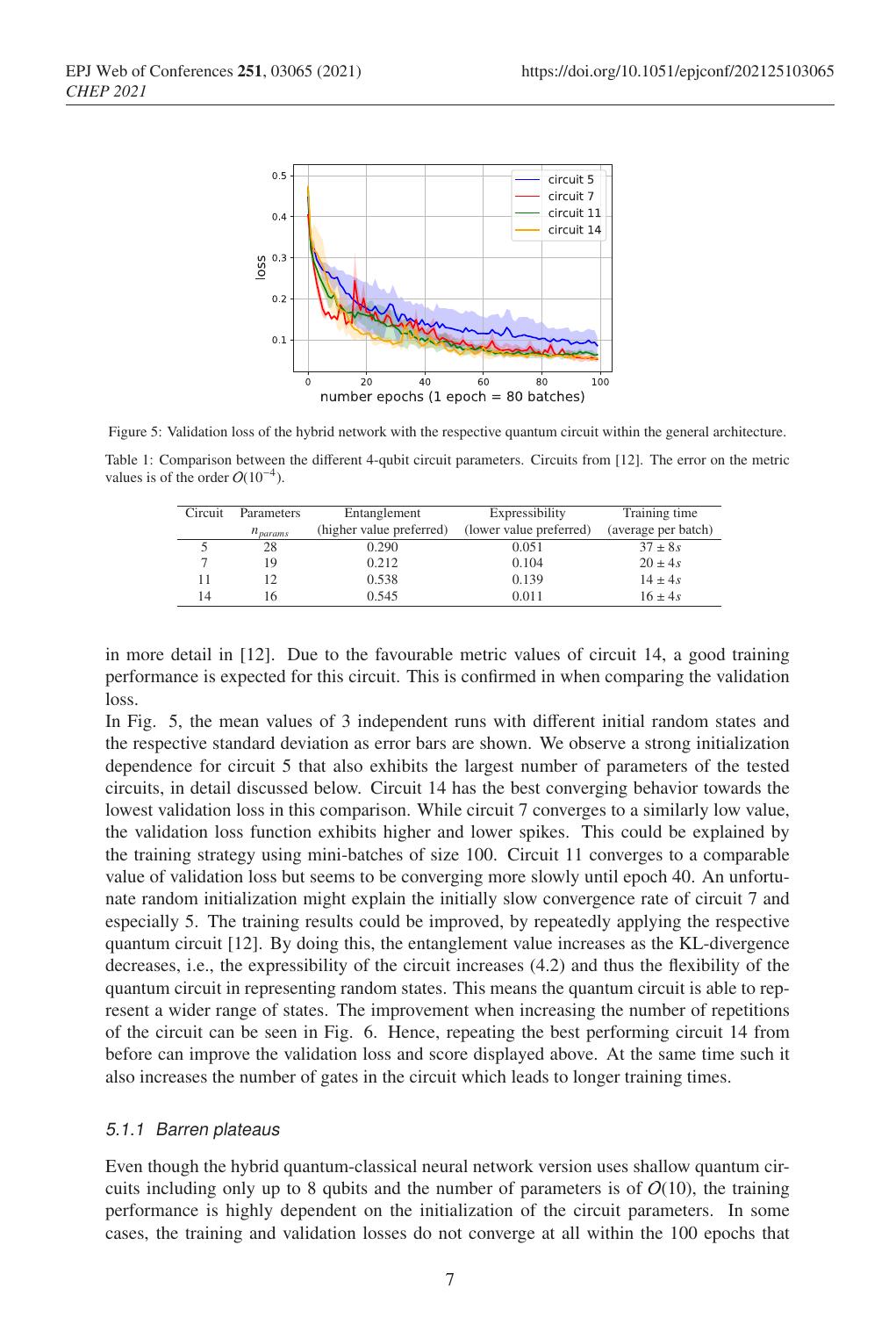

Figure 6: Change in entanglement (left) and expressibility (right) value for quantum circuit (QC) 14 which is repeatedly applied on the qubits for *niterations*. Ent./Expr. calculated as in [12].

have been used for training. It is visible in Fig. 7 how much the training success depends on the initialization of the parameters, i.e., convergence of the loss function within the first 100 epochs. The loss function shows the behaviour of 3 independent runs with different random state for initialization of the parameters in the classical MLP. Those random parameters act at the same time as the input to the quantum circuit and thus lead in case of run 3 to an unfavourable convergence behaviour, while for run 2 the initialization seems to only slow down the convergence in comparison to run 1. Several approaches exist to avoid such barren plateaus [19]. Furthermore, in this case it could help to lower the learning rate as it was done within the QFM approach. The small spikes could be explained by the mini-batch optimization procedure when using ADAMAX optimizer. Run 3 was omitted in Fig. 5 for better visualization.



Figure 7: Validation loss of 3 independent runs of hybrid network using circuit 5 with 4 qubits.



Figure 8: Validation loss of hybrid architecture with circuit 14 using 4 and 8 qubits.

#### *5.1.2 Expanding the number of qubits*

The initial circuits are all constructed using 4 qubits, corresponding to 4 qubits in the quantum circuit. If all qubits are measured, the output is also 4-dimensional, and the input data set is embedded into a 4-dimensional space. Thus, enlarging the quantum circuit allows to embed into higher dimensional spaces. To compare the different performance in validation loss and running time of the 8-qubit quantum circuit to the 4-qubit one, the last layer projects the output of the quantum circuit ( $n_{meas} = 8$ ) onto a 4-dimensional embedding space. Fig. 8 shows the validation loss of the two versions of circuit 14 with 4 and 8 qubits. They exhibit a similar training performance. The 8-qubit circuit converges slightly slower than the 4 qubit one. In table 2 it is visible, how both circuits exhibit a similar entanglement value, but the 8-qubit circuit has a slightly higher expressibility. The plot shows the mean value of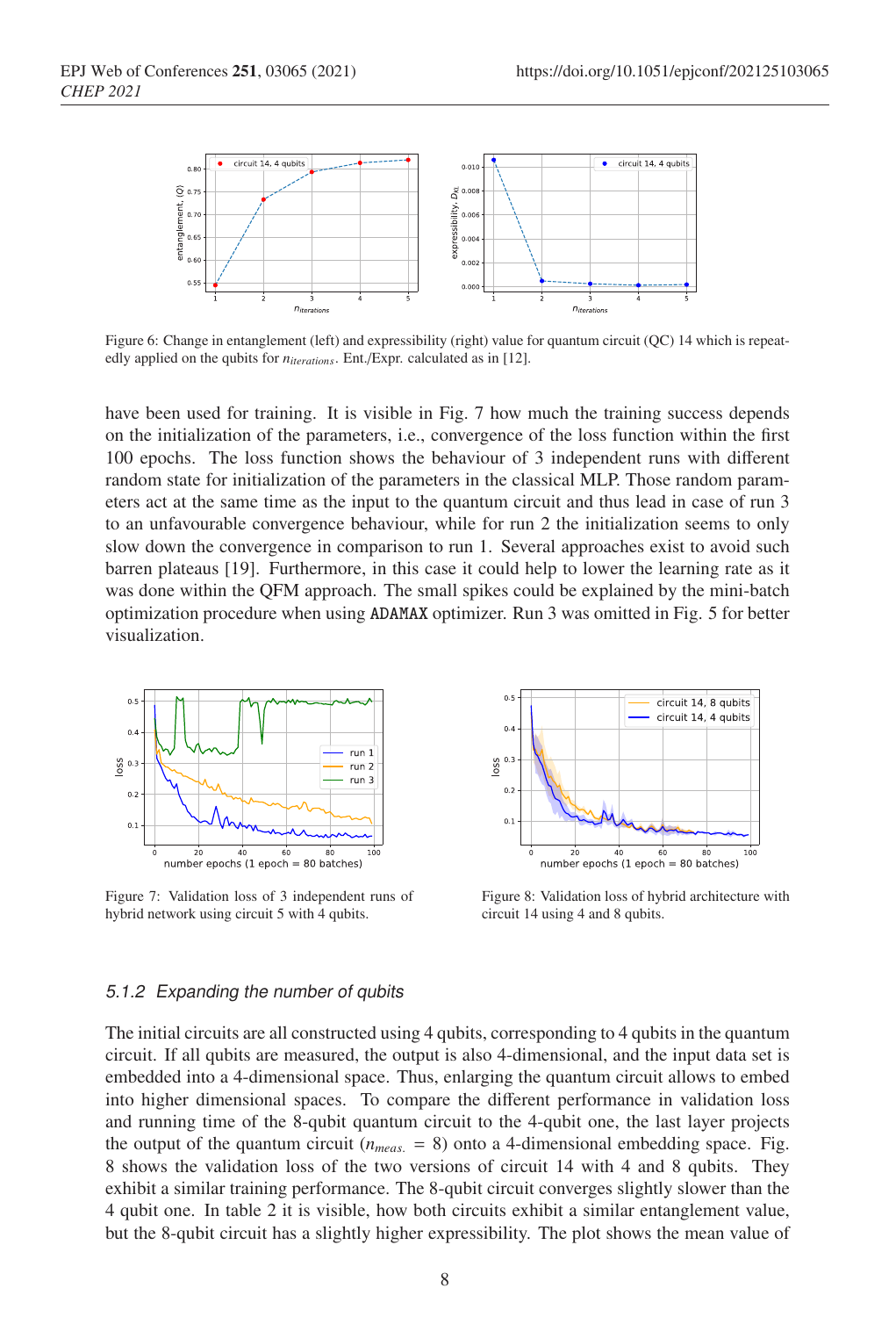| Circuit        | Parameters   | Entanglement | Expressibility | Training time              |
|----------------|--------------|--------------|----------------|----------------------------|
|                | $n_{params}$ |              |                | (average per batch)        |
| $14(4$ qubits) | 16           | 0.545        | 0.011          | $0.28 \pm 0.07$ <i>min</i> |
| $14(8$ qubits) | 32           | 0.544        | 0.062          | $1.44 \pm 0.5$ <i>min</i>  |

Table 2: Comparison between the different 4-qubit and 8-qubit circuit parameters. As before, the error on the metric values is of the order  $O(10^{-4})$ . Ent./Expr. calculated as in [12].

3 independent runs of one batch per epoch and the error bars display the respective standard deviation regarding the 3 runs. Due to the difference in number of qubits and number of parameters, the training time per batch for the 8-qubit circuit is much longer. In this case, the performance difference does not justify increasing the qubit number when projecting onto a 4-dimensional embedding space due to the difference in simulation times. The 8-qubit version becomes important if one makes use of the higher number of measurements.

### **5.2 Training the quantum feature map approach**

The quantum feature map network was trained using similar specifications as before. Again, ADAMAX was used as optimizer and a batch size of  $N = 100$ . The embedding dimension here is also 4, limited due to the number of qubits within the quantum circuit and training time constraints. The main difference is that the learning rate was lowered to  $lr = 1e^{-4}$ .

The QFM model exhibits additional trainable parameters within the quantum circuit. Thus, it is an interesting question how the performance changes if the size of the classical MLP is reduced. Hence, a range of combinations of layers in comparison to the classic 10-layer case have been tested. The parameters and metric values with respect to the entanglement and expressibility metrics are shown in Table 3 in comparison to circuit 14. As



Figure 9: Validation loss of the quantum feature map circuit with variable numbers of layers *nla*<sup>y</sup>*ers* of the classical MLP.

displayed in Fig. 9, the 8-layer version seems to perform better or at least is comparable to the 10-layer version within the first 100 epochs. The 4-layer version converges to a higher validation loss and thus seems to reach its expressiveness quite early and converges to a local minimum. The 1-layer version performs similarly to the 4-layer one, the expressiveness in this case is also limited. Moreover, both variants (1- and 4-layer) depend on the initialization for training success which is indicated by the error bars. For this model, the learning rate had to be lowered to  $lr = 1e^{-4}$ . When training using  $lr = 1e^{-3}$  as before, it exhibits an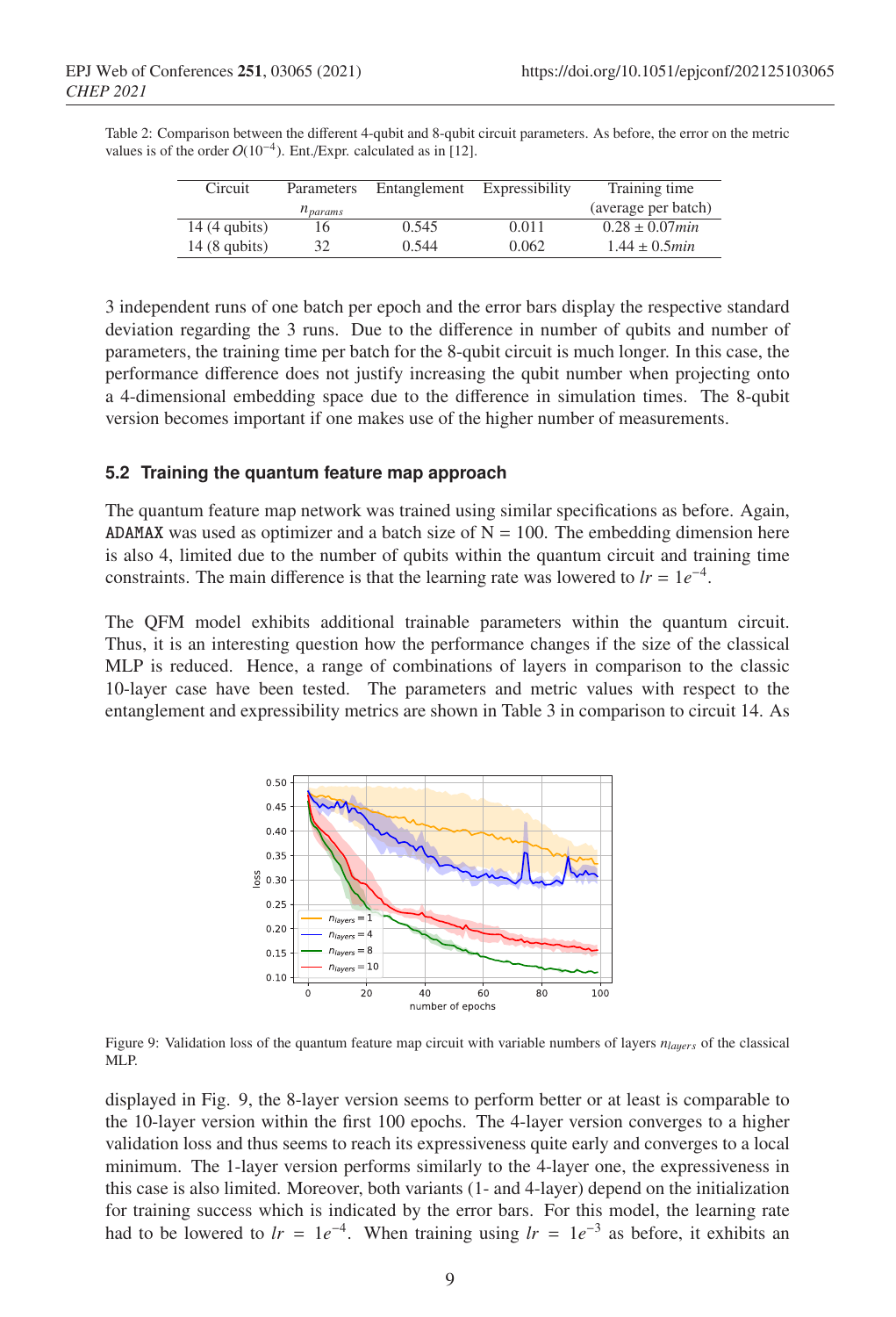| Circuit               | Parameters   | Entanglement Expressibility |       | Training time       |
|-----------------------|--------------|-----------------------------|-------|---------------------|
|                       | $n_{params}$ |                             |       | (average per batch) |
| QFM(5 qubits)         | 74           | 0.772                       | 0.001 | $5min38 + 8s$       |
| $(n_{iteration} = 5)$ |              |                             |       |                     |
| $14(4$ qubits)        | 16           | 0.545                       | 0.011 | $16 \pm 4s$         |
| $(n_{iteration} = 1)$ |              |                             |       |                     |

Table 3: Comparison of relevant metric parameters of the respective quantum circuits within the general model. To get the respective training time, we set *nla*<sup>y</sup>*ers* = 10 (classical layers). Ent./Expr. calculated as in [12].

unfavorable convergence behavior. Comparing the validation loss of the 8 and 10-layer version using the quantum feature map approach to the quantum circuit 14 (10 classical layers) from before, they have a similar performance within the first 100 epochs, even if the QFM circuit exhibits favorable metric values (Table 3). In the presented range of epochs circuit 14 seems to perform better. However, this behaviour could change when training the QFM model for more epochs. Regarding the training time per batch, circuit 14 trains much faster and completes 100 epochs within  $O(10^5 s)$ . In comparison to that, the QFM version needs  $O(10^7 s)$ . This difference is due to the much higher number of quantum gates and parameters to be optimized. Also, for the QFM approach, the entanglement and expressibility of the circuit increases as the number of  $n_{iterations}$  increases, as shown in Fig. 10. This is accompanied by an increased training time. In Fig. 11 we compare the hybrid



Figure 10: Change in entanglement (left) and expressibility (right) value for quantum feature map QC for different *niterations*. Calculated as in [12].

version to different sized classical MLPs. Regarding the best loss using the QC approach, there seems to be a trade-off between entanglement and expressibility. Whereas circuit 7 has the lowest entanglement and an intermediate expressibility, circuit 14 is really expressive but at the same time exhibits the highest entanglement within this comparison. In the QFM comparison we observe a proportionality of training success of the classical counterpart to the success in the representing the classical input within the quantum circuit. It is interesting how the difference in best loss value of the 8- and 10-layer version is enhanced in the hybrid model.

# **6 Conclusion**

Combining quantum circuits and artificial neural networks to hybrid quantum-classical neural networks is a promising and interesting field of study with possible applications using noisy intermediate-scale quantum technologies [8]. The long simulation times of the quantum circuits that are of  $O(10 \text{ hrs})$  currently restrict the number of qubits to 4 in our approach  $(O(1 \text{ hr})$  training the QC approach for 1 epoch on 4 CPUs and 7-8 hours for training the QFM model for 1 epoch). Training on real quantum hardware is expected to be faster in the future. The current simulation time restrictions lead to a reduced expressiveness of the circuits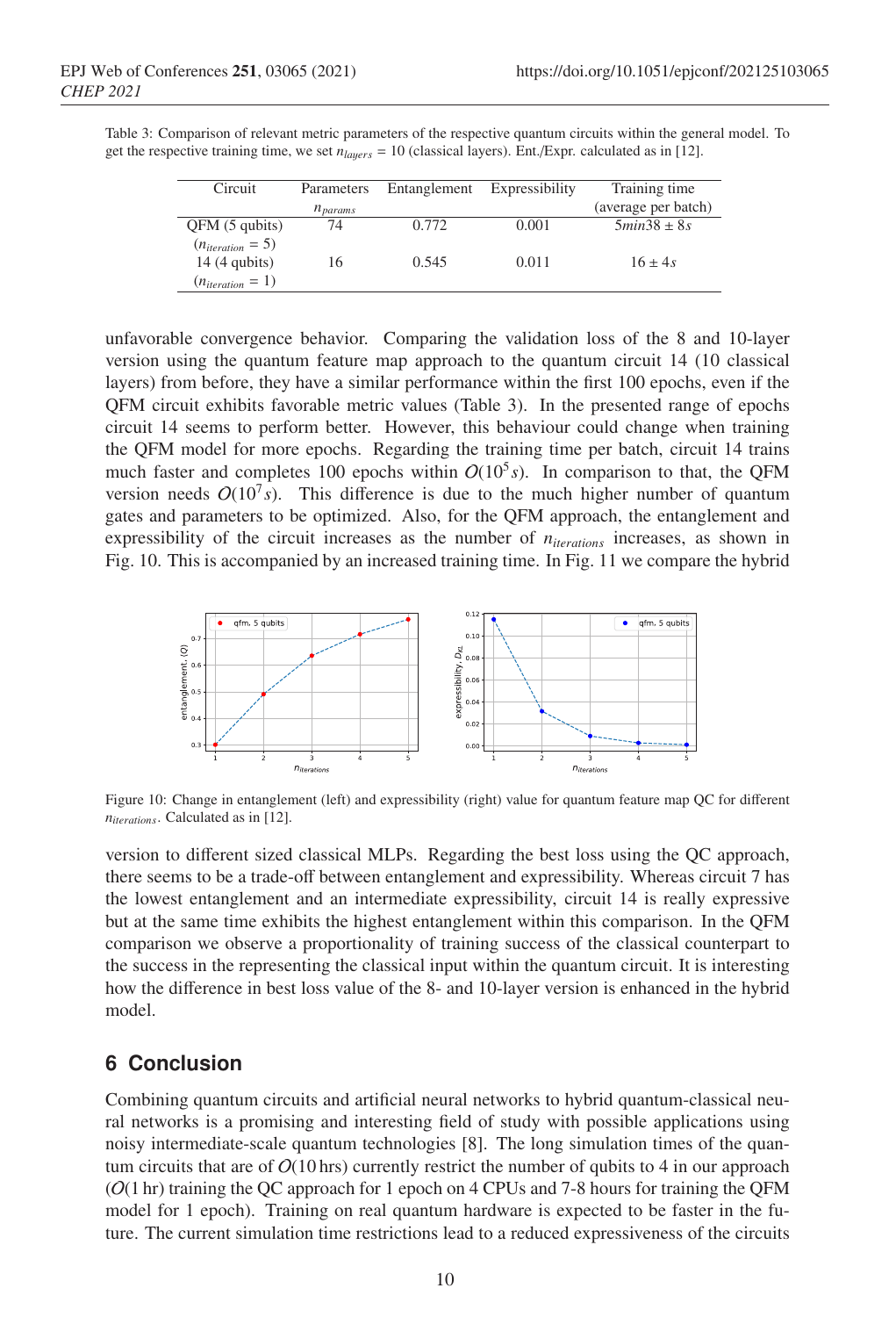

Figure 11: Comparison of best validation loss with different sized classical MLPs trained on 100 epochs. The left figure compares the QC approach circuits and the 10-classical layer QFM version. In the second figure, we vary the number of hidden layers in the classical MLP within the QFM approach. The presented mean and standard deviation is calculated for 3 independent runs each (2 independent runs for QFM 10 layer version). The classical versions are trained using  $lr = 1e^{-3}$  for the 8/10-layer version and  $lr = 1e^{-4}$  for the 1/4-layer version. The dashed lines indicate the respective mean value.

and a low number of parameters. The entanglement and expressibility values of the different tested quantum circuits can be improved by repeating their main structure and thus increase the number of parameters within the network. We observe that the success in representing the classical input within the quantum circuit highly depends on the training success of the classical MLP. More efficient encoding schemes will be tested as next steps. When comparing the best loss, there seems to be a trade-off between entanglement and expressibility. To test more complex circuits efficiently, it is important to speed-up the simulation process using GPUs and parallelization techniques and hence be able to use more qubits and more training data. This would open future possibilities to replace larger parts of classical neural networks with expressive quantum circuits for embedding and classification tasks. It would also allow us to increase the size of the training data sets. To conclude, we perform a successful data embedding step using hybrid quantum-classical neural networks. This is an important step in increasing the accuracy in the particle tracking task using GNNs. We plan to combine both, the embedding and the quantum GNN [5], to obtain this objective.

### **Acknowledgements**

Part of this work was conducted at QUTE, the CTIC quantum computing simulation platform. We thank Luis Meijueiro from the QUTE team at CTIC as well as Alessandro Roggero for fruitful discussions.

### **References**

- [1] D. Contardo, M. Klute, J. Mans, L. Silvestris, J. Butler, Tech. Rep. CERN-LHCC-2015-010. LHCC-P-008. CMS-TDR-15-02, Geneva (2015), upgrade Project Leader Deputies: Lucia Silvestris (INFN-Bari), Jeremy Mans (University of Minnesota) Additional contacts: Lucia.Silvestris@cern.ch, Jeremy.Mans@cern.ch, https://cds. cern.ch/record/2020886
- [2] S. Amrouche, L. Basara, P. Calafiura, V. Estrade, S. Farrell, D.R. Ferreira, L. Finnie, N. Finnie, C. Germain, V.V. Gligorov et al., The Springer Series on Challenges in Machine Learning p. 231–264 (2019)
- [3] S. Farrell, P. Calafiura, M. Mudigonda, Prabhat, D. Anderson, J.R. Vlimant, S. Zheng, J. Bendavid, M. Spiropulu, G. Cerati et al., *Novel deep learning methods for track reconstruction* (2018), 1810.06111